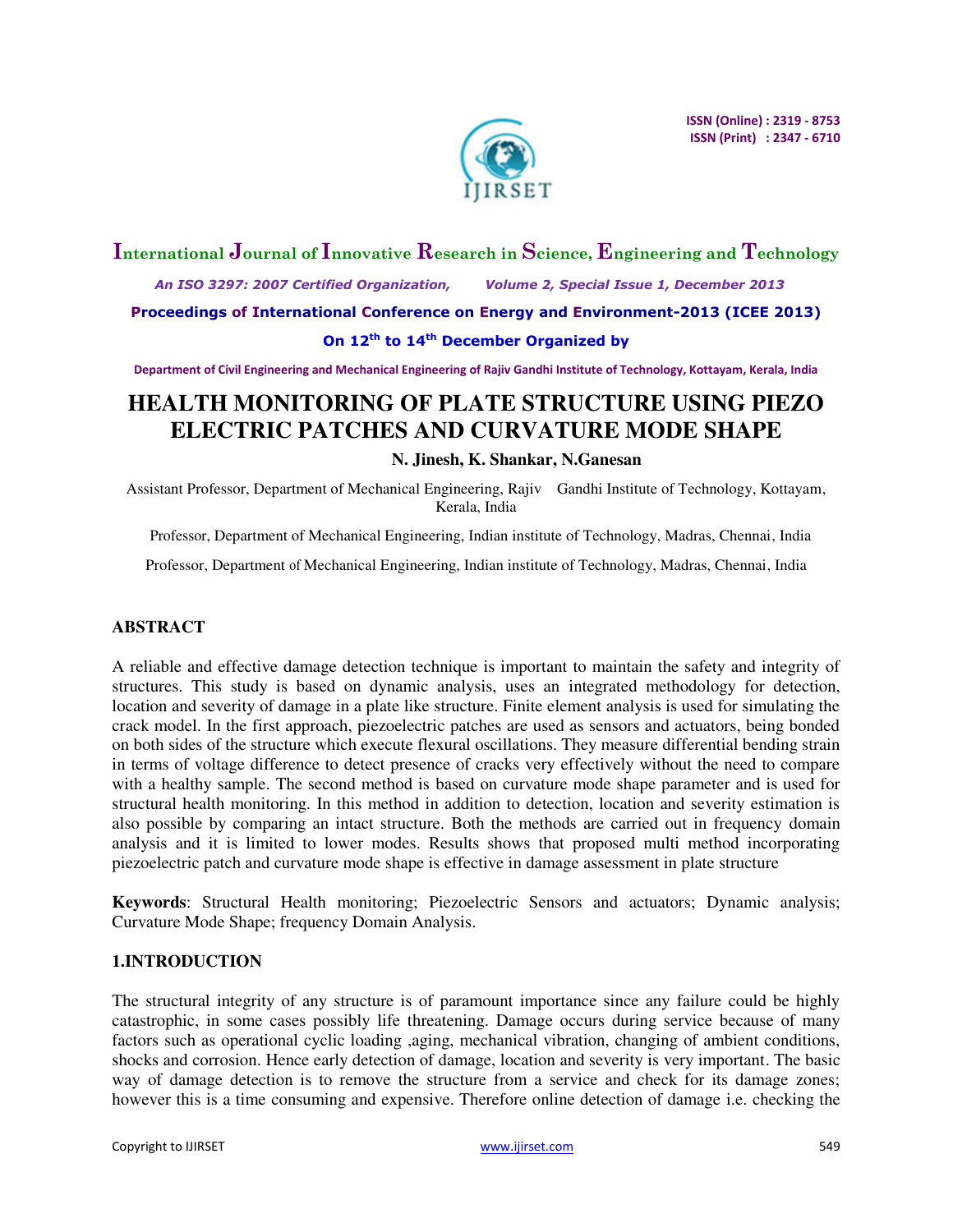structure while in-service is preferred which is generally called Structural Health Monitoring (SHM). The dynamics-based damage detection is an effective method due to its simplicity of implementation and ability of acquiring both the global and the local information of the structure. The development of realtime, in-service structural health monitoring and damage detection techniques using smart material has recently attracted a large number of academic and industrial researchers. Application of a combination of two different damage detection techniques such as electromechanical coupling property of piezoelectric material and tracking the changes in the frequency response function data is shown in [1]. [2] Has presented the method which uses pairs of piezoelectric sensors bonded on both sides of a structure executing flexural oscillations in order to determine the changes in the strain distribution due to the presence of a crack. The advantage of using PZT sensors is that by passing a voltage in the PZT elements, strains are induced, even in the absence of external forces [3]. Experimental PZT based damage detection in steel bridge components is investigated [4]. A comprehensive survey of various vibrations based damage detection methods including curvature mode shape is presented in [5].A curvature mode shape based damage detection in composite structure is shown in [6]. The curvature mode is shown to be an excellent parameter in damage detection of structure while in case that certain curvature mode curve cannot show existence of damage. A curvature mode changing rate (CMCR) method for the damage detection is shown in [7]. In this study the effective combined utilization of Piezo Electric patches and Curvature mode shape for vibration based structural health monitoring is explored. It is not only detecting the damage but to estimate the damage location and severity.

## **NOMENCLATURE**

- σ Stress Tensor in Gpa
- Rf Amplifier Constant
- ε Strain tensor
- E<sup>p</sup> Young'sModulas piezo electric Material
- D Electrical Displacement vector $(c/m^2)$
- 2h Thickness of plate in mm
- d Piezo electric Coupling coefficient (C/N)
- h<sup>p</sup> Thickness of piezo patches in mm
- k Dielectric Permittivity (Vm/c)
- w Bending displacement in mm
- E Electric Field (V/m)
- C Compliance matrices  $m^2/N$

## 2.HEALTH MONITORING USING PIEZO ELECTRIC PATCH

Piezo zirconium titanium material (PZT) is a type of smart material which involves interactions between two fields such as mechanical and electrical, which allow the material to be used as a sensor and or an actuator in some manner. PZT generate electrical potential when subjected to mechanical loading (direct effect) and acts as sensor. It can generate mechanical displacements when subjected to electrical loading and act as actuator (converse effect). The materials used for this study are aluminium (host structure) and PZT (actuator and sensor).

## 2.1. **Mathematical Modeling of plate structure**

In plate, generally flexural vibration is taking place simultaneously in the x and y direction and general equation of plate is given below

$$
Dp\left(\frac{\partial^4 w}{\partial x^4} + 2\frac{\partial^4 w}{\partial x^2 \partial y^2} + \frac{\partial^4 w}{\partial y^4}\right) + \rho h \ddot{w} = 0 \qquad (1)
$$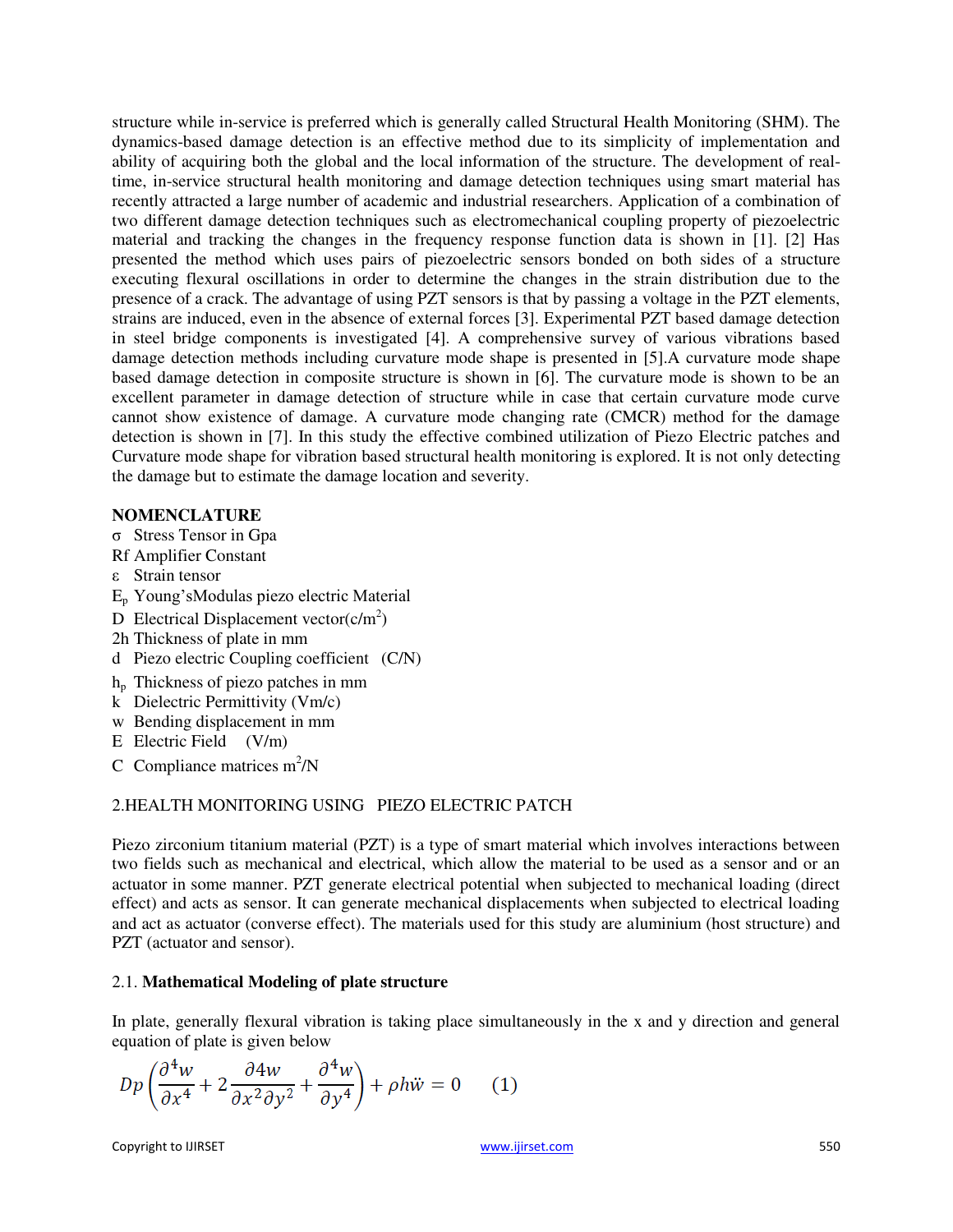Where, w= transverse displacement,  $\rho$  =density of structure, Dp= flexural stiffness is defined as

$$
Dp = \frac{Eh^3}{12(1 - v^3)}
$$
 (2)

Where  $E =$  young's modulus  $v =$  poisson ratio

 $w(x,y,t)$  w(x,t), thus equation is simplified to get<br>  $Dw''' + \rho h\ddot{w} = 0$  (3) The constitutive Equation for the piezo electric

material is

$$
\begin{pmatrix} \in \\ D \end{pmatrix} = \begin{bmatrix} c & d^T \\ d & k \end{bmatrix} \begin{pmatrix} \sigma \\ E \end{pmatrix} \tag{4}
$$

When certain conditions are imposed, the problems can be simplified in such that it yields an invariant with y and depends only on x such vibrations are called straight-crested flexural vibrations

#### **2.2 Actuator Equation**

In this numerical analysis, design of actuator is a laminar design i.e. the PZT layer is bonded on the host structure as shown in figure 1. The geometrical arrangements such that the useful direction of expansion is normal to that of the electric field and thus the activation capability are governed by the piezoelectric constant  $d_{31}$ . Here it is assumed that the thickness of PEP (Piezo Electric Patch) is very small compared to the thickness of plate structure hp << h. The PEP is used as actuator by controlling the voltage V applied to the electrodes creating a constant electric field v/hp and here it is assumed that electrodes having uniform width and thickness



FIGURE 1

The moment acting at the actuator is  $Mp = -Ep \, ds_1 Vb_p h$  (4) Above equations are based on the assumption that thickness of PEP patch is very smaller than that of plate ie hp << h

#### 2.3 **Sensor Equation**

Consider a thin piezoelectric strip of width  $b<sub>p</sub>$  and length  $l<sub>p</sub>$  which is bonded on the upper (or lower) surface of a plate of height 2h and  $w(x,t)$  is the flexural displacement of the plate. The contact between the piezoelectric strips and the surface is assumed to be ideal. The piezoelectric strip can be used as a sensor, in which case the output voltage  $\phi_{\text{out}}$  can be expressed in the form . The output voltage of the current amplifier is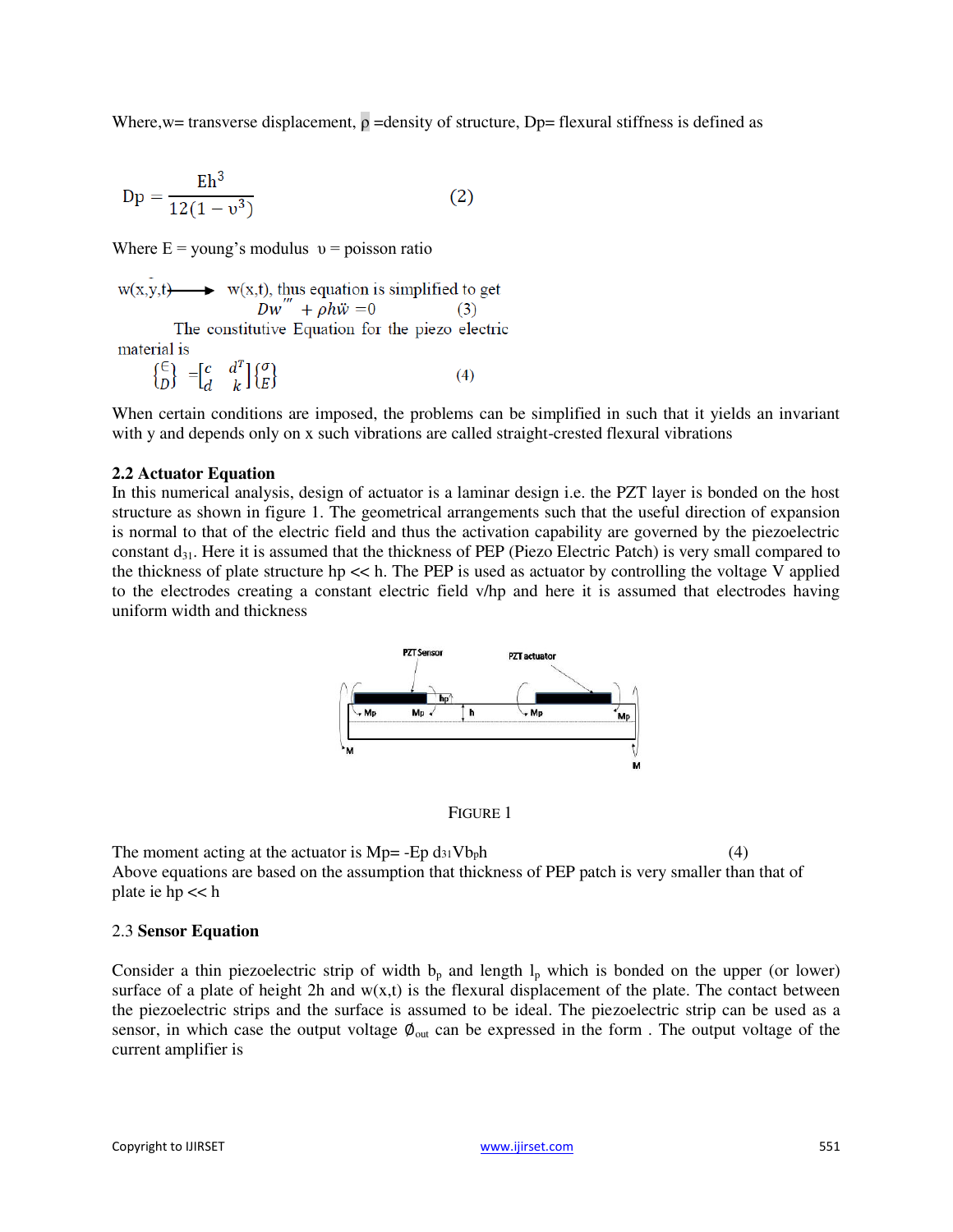$$
\varphi_{\text{out}}(t) = R_f E_p d_{31} \int_{x_1}^{x_2} b p(x) \dot{w} \, dx
$$
  
\n
$$
\rightarrow \varphi_{\text{out}}(t) = R_f E_p d_{31} h b p \left[ \dot{w}'(x_2) - \dot{w}'(x_1) \right]
$$
 (5)

Where  $R_f$  = amplifier constant,  $b_p$  = width of plate and

$$
w'(x_1) = \left[\frac{\partial w}{\partial x}\right]_{x=x_1}
$$
 and 
$$
\dot{w}'(x_1) = \frac{dw'}{dt}(x_1)
$$

The dynamic analysis of the structure with piezoelectric strips is performed in this study using a finite element formulation. Finite element analysis is carried out with Ansys[8]. In the FEM analysis SOLID 45 element is used for modelling of host structure. The element is defined by eight nodes having three degrees of freedom at each node:i.e. ,translations in the nodal x, y, and z directions. And SOLID5 element is used to model the sensor and actuator (piezo electric strips), the element has eight nodes with up to six degrees of freedom at each node and it has 3-D magnetic, thermal, electric, piezoelectric, and structural field capability with limited coupling between the fields.

## 3 **CRACK DETECTION METHEDOLOGY**

The strategy used here involves two piezoelectric sensors glued on the opposite sides of a bending plate type structure. When there is no crack, the voltage difference between the two sides is zero, since strain on both sides will be same. If there is a crack, the strains on the two sides of the structure will be different, and hence the induced voltage generated in the piezoelectric strips will also be different. By measuring the voltage difference between the two piezoelectric strip sensors, the presence of cracks can be predicted. The strains caused by the influence of crack were found to be very small, when the static load acting on the structure. Therefore in this study the structure is subjected to flexural (bending) oscillation and thus the differential strain caused by the crack is large enough to measure with piezo electric patches.

#### 4.**CRACK SIMULATION.**

In this study a crack is simulated by disconnecting a pair of nodes at the desired crack locations at different depths in the structure. During dynamic loading, the crack is opened during tension and is closed during compression, thus it is a nonlinear model of crack opening. But in the compression phase there is a problem of disconnected pair of nodes can penetrate into each other . In order to avoid such phenomenon, contact elements are used in the two sides of the gap. These contact elements use a

"target surface' for one side of the gap and a "contact surface" for the other gap side, which together form a contact pair. The numerical results presented in this study use TARGE170 element for target surface and CONTA174for contact surface.

### 5. **RESULT AND DISCUSSION** (**Cantilever Beam Structure)**

The crack is simulated on the host structure in a depth of 1.25mm at a distance 330 mm from fixed end , it is made upto middle of the plate(30mm) as shown in figure[2]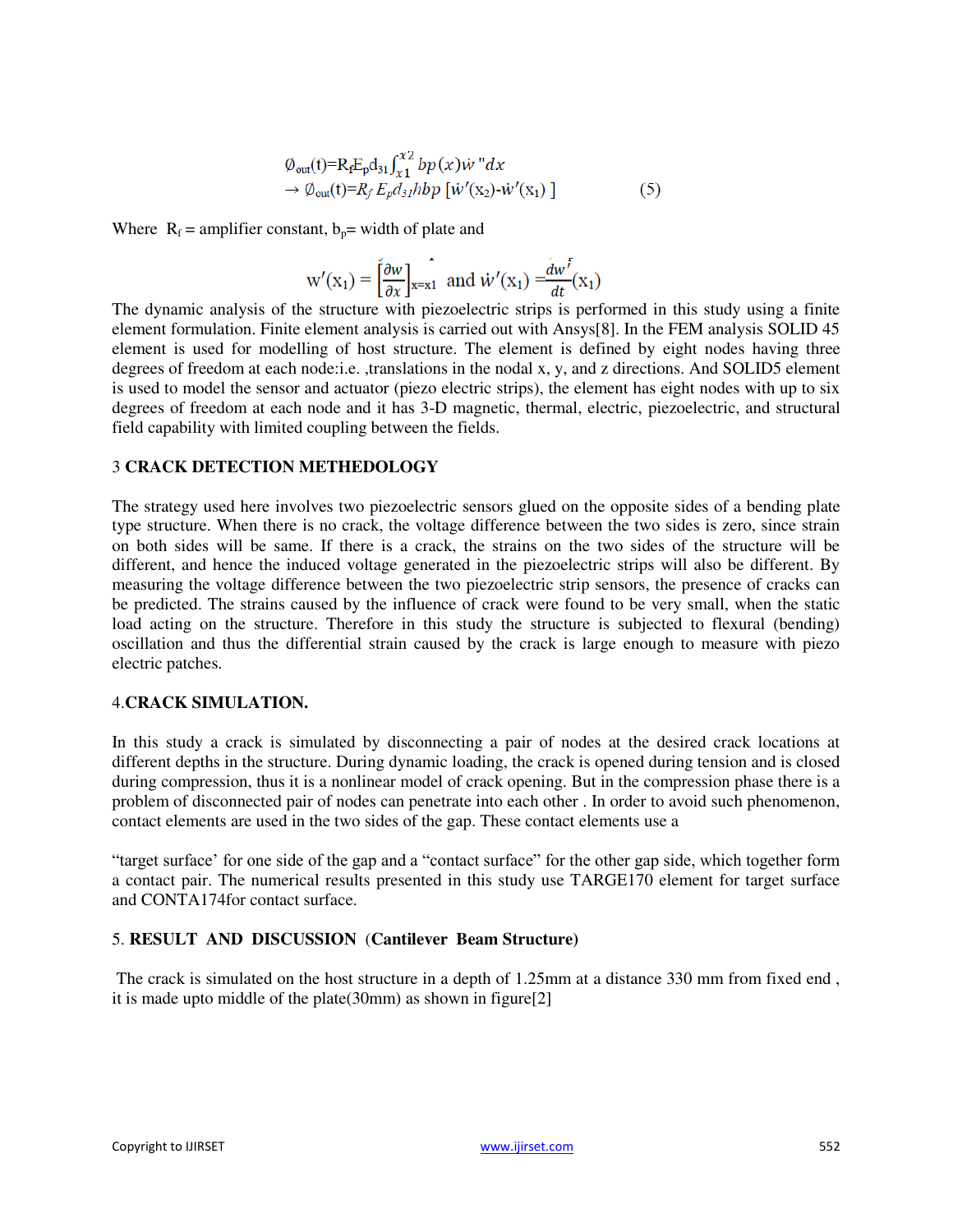

#### FIGURE 2

Modal analysis and harmonic analysis are separately done on the structure. Modal analysis is used to determine the vibration characteristics (natural frequencies and mode shapes) of a structure which is a starting point of any detailed dynamic analysis such as harmonic analysis. Block Lanczos mode extraction method is carried out in modal analysis, frequencies up to 800 Hz are extracted. Cantilever type structure is used in this analysis in which there are three pairs of piezoelectric patches, each pair consisting of two piezoelectric patches bonded at the same axial location on the upper and lower sides of a plate of length 600 mm, width 40 mm and thickness 5 mm, which is fixed at one end and free at the other end. The length, width and thickness of the piezoelectric patches are 40 mm, 20 mm and 1 mm, respectively. The first two pairs of piezoelectric patches, located at 280 mm and 80 mm distance from the fixed end, are used as sensors, and a third pair of piezoelectric strip, located at 480 mm distance from the fixed end, is used as actuator. It is shown that variation of frequency between healthy and damaged plate is very small which is not sufficient for detection of crack. Thus it undergoes harmonic response analysis upto 1000Hz frequency range using a electrical loading. The results of voltage difference is measured by using sensor pair 1 and sensor pair2 as shown in figure [3] . There is well defined three peaks (150, 650and 800Hz) can be seen in the figure [3] and all the peaks corresponds to the natural frequency of the structure. It is seen that sensor pair2 is showing higher peaks because in this case crack is near to the sensor pair2 and can also approximately locate the damage in addition to damage detection.

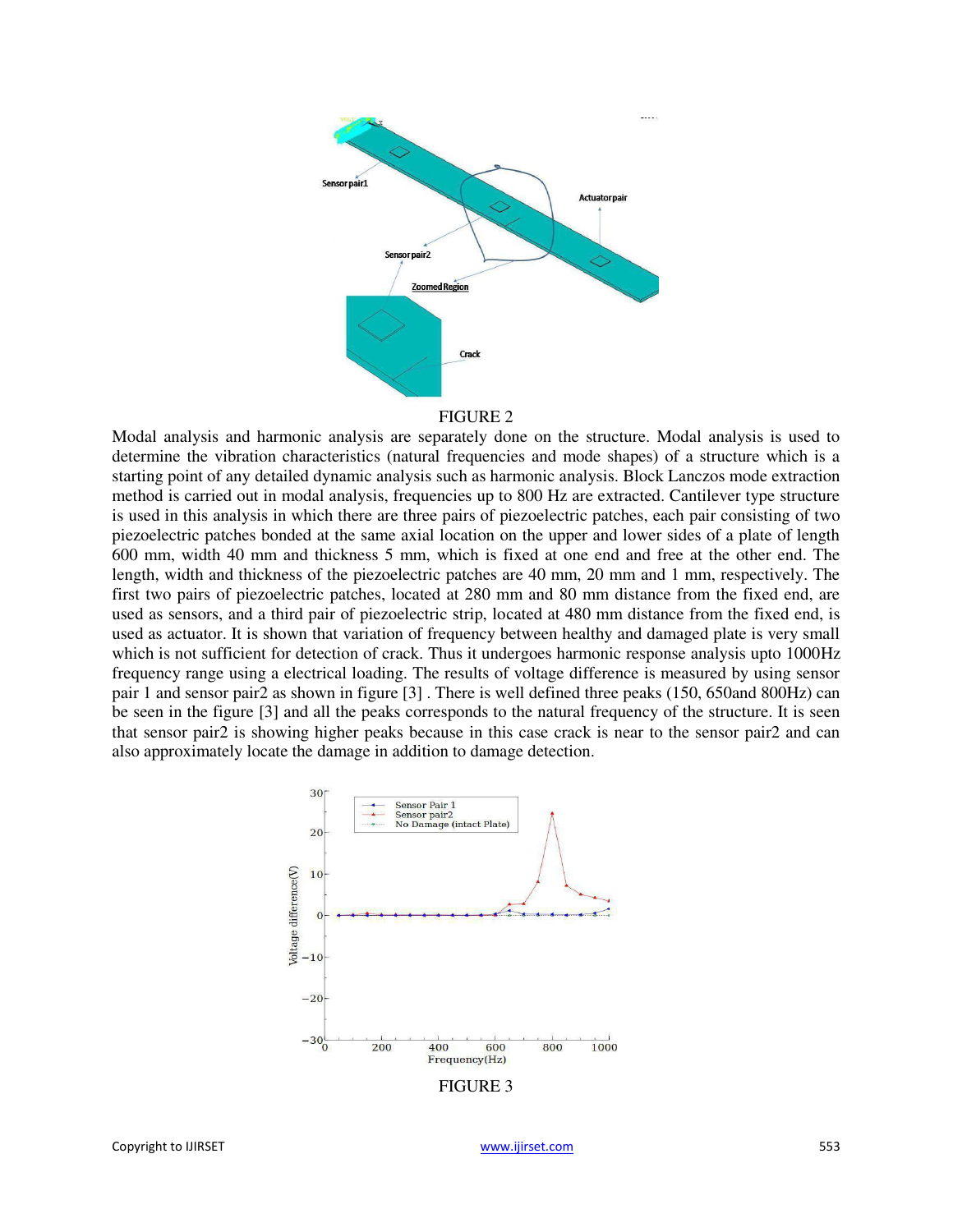### **Health monitoring using Curvature Mode shape**

This study shows that the change in curvature mode shape is a viable technique for Structural Health Monitoring. The change in the curvature mode shapes increase with increase in size of damage. The difference in curvature mode between the intact and the damaged case is utilized to detect the location and extent severity of the crack. If a crack or other damage is introduced in a structure, it reduces the flexural rigidity (EI) of the structure at the damaged region, which increases the magnitude of curvature at that section of the structure. The changes in curvature are local in nature and hence can be used to detect and locate a crack or damage in the structure.

## Finite Element analysis

A cantilever plate of dimension (600X60X5) mm is used for this analysis. The plate is subjected to a straight crested flexural vibration as done in the Piezo Electric patch analysis and therefore curvature (kx) is calculated at each point using central difference formula as shown below.

$$
w' = \frac{w_{i-1} - 2w_i + w_{i+1}}{h^2}
$$
 (6)

where  $w_i$  is the vertical displacement mode shape at node i and h is the length of element. The variation of ky is very small because in this case aspect ratio (L/B) was taken 10 and thus membrane effect is neglected and also lower mode is investigated in this numerical analysis

Initially FEM model of plate structure with above dimension were modeled by using shell63 element. The element has both bending and membrane capabilities and it has six degree of freedom at each node, translational in the nodal x, y, z directions and rotational nodal x, y and z directions. The plane stress analysis is done with mesh size of regular element (20X20) mm. First Modal analysis of healthy plate is carried out and frequency up to 5th mode extracted throughout the analysis. For each mode frequency and displacement mode shape are calculated, then damage are simulated at different location of the plate structure by reducing the stiffness of 7% and measured modal frequency and displacement mode shape of the corresponding damaged plate. Using the above central difference formula calculate curvature mode shape (CMS) of the corresponding displacement mode shape obtained from the Ansys and compared the values between damaged And intact plate.

## **6.RESULT AND DISCUSSION**

Cantilever plate with damage at near the fixed region The size of the damage is (20x20) mm and plate structure is divided into 30 along length direction and 4 division along width direction as shown in figure[4]. The damage is simulated by reducing the stiffness at the rate of 7%.



### FIGURE 4

The table[1] shows the variation of modal frequency between damaged and healthy plate and here the variation is very small. This variation in modal frequency is not suitable for the damage detection.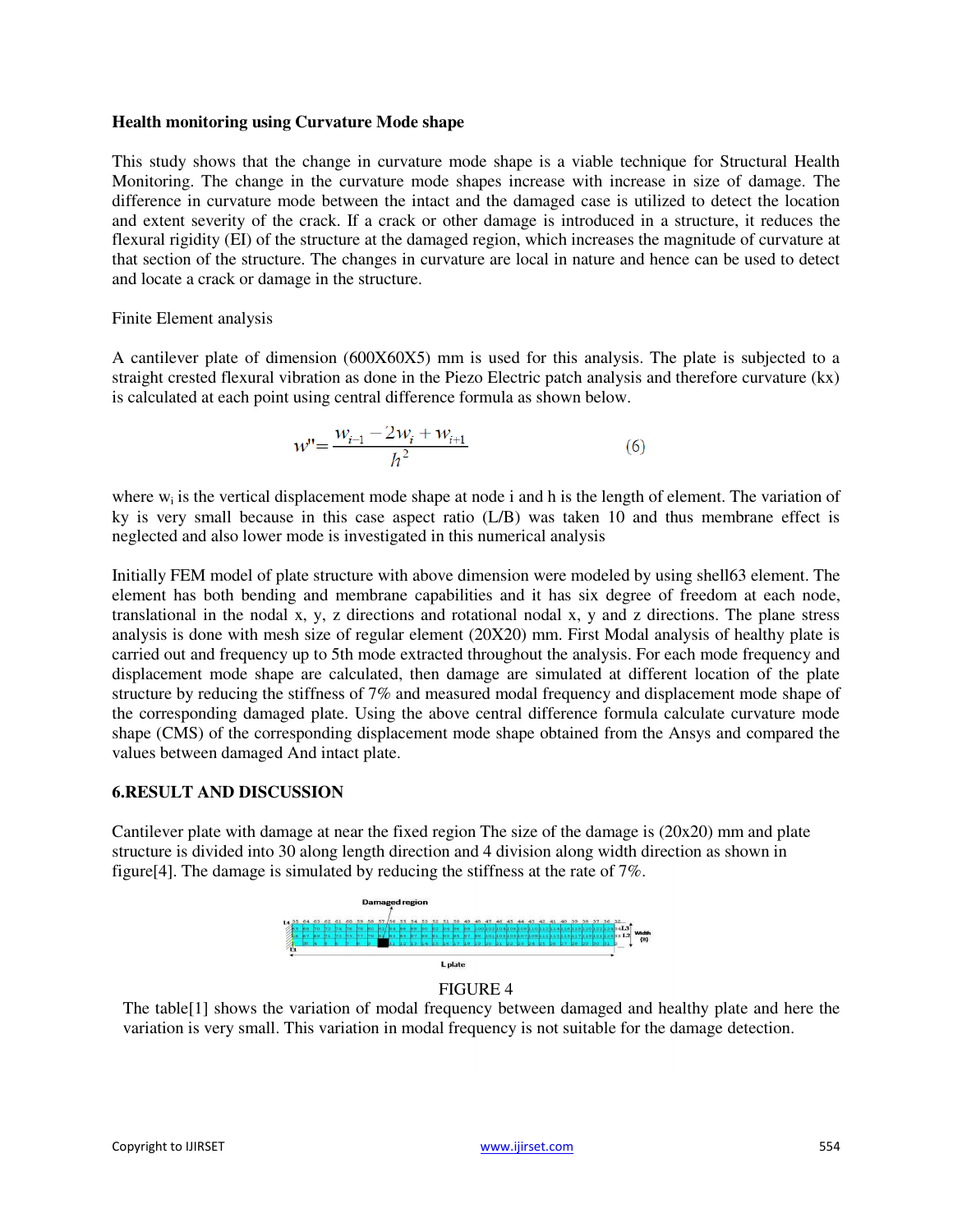| Mode<br>No:  | Intact plate<br>(frequency<br>Hz) | Damaged Plate % error<br>(frequency Hz) |       |
|--------------|-----------------------------------|-----------------------------------------|-------|
| 1            | 11.152                            | 11.144                                  | 0.072 |
| $\mathbf{2}$ | 69.896                            | 69.887                                  | 0.013 |
| 3            | 131.98                            | 131.84                                  | 0.106 |
|              | 196.09                            | 196.95                                  | 0.071 |
| 5            | 216.59                            | 216.42                                  | 0.078 |

TABLE1. COMPARISON OF MODAL FREQUENCY BETWEEN DAMAGED AND INTACT PLATE

But consider the absolute curvature mode shape (difference of curvature mode shape of damaged and intact plate) as shown in figure [5] which gives the location of the damage and severity of the damage.





### **7.CONCLUSIONS**

- Application of piezoelectric patches is promising for the damage detection of very fine cracks, without the need of comparing with a healthy sample. The damage location can be approximately fixed.
- Curvature method is best for damage location and quantification but required comparison with healthy sample
- Combining both techniques improves the detection, location and quantification of damage